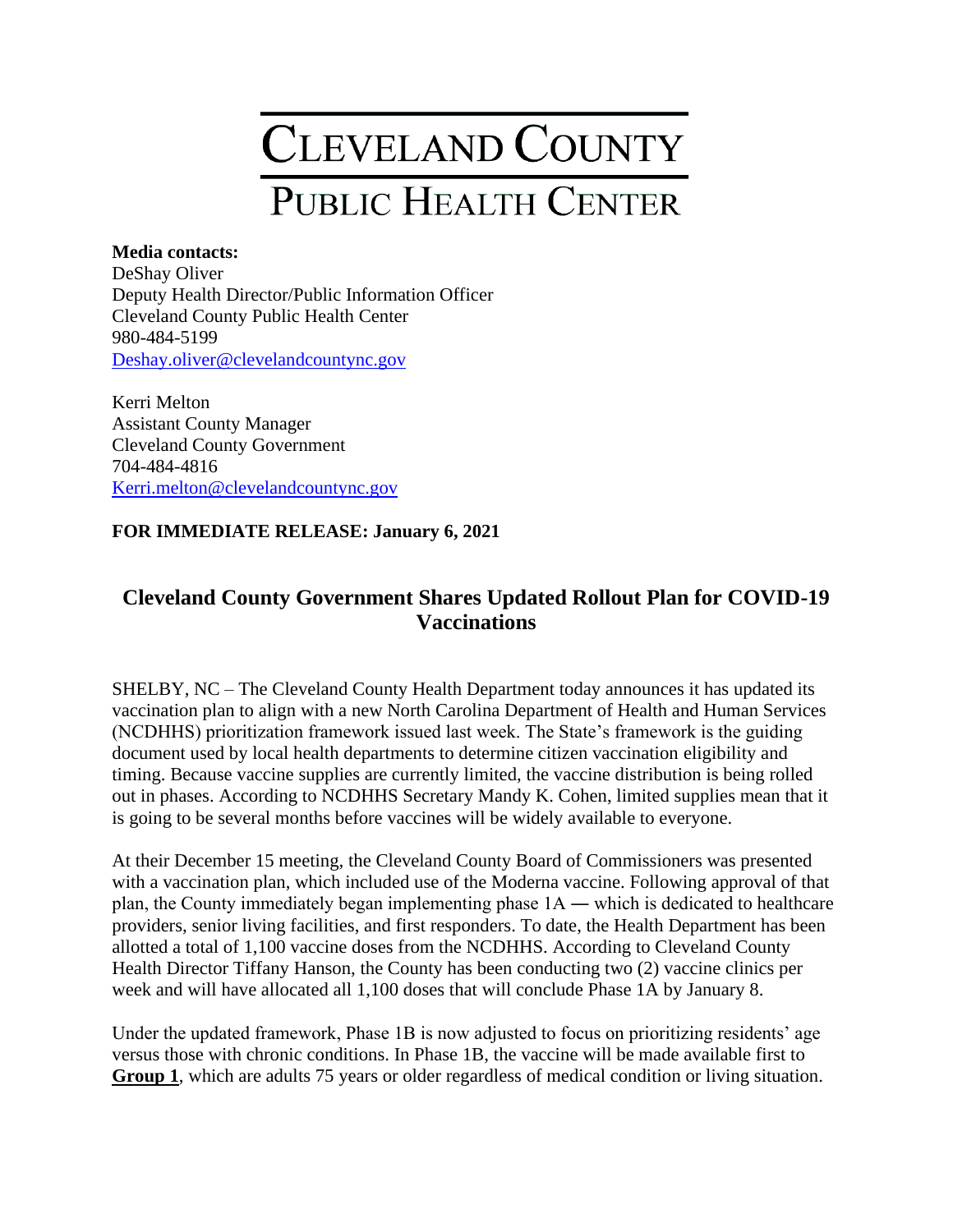The County will be vaccinating a limited number of group 1 the week of January 11. All available doses have been allocated through calls to the COVID helpline.

The timing of Phase 1B, Group 1's  $($  > 75) mass vaccination rollout is primarily dependent on the weekly dosage allocation received from NCDHHS. There are approximately 8,000 residents in Cleveland County that qualify for Phase 1B, Group 1, and the County is preparing to begin a Point of Distribution (POD) regional mass vaccination drive through plan the week of January 18.

"The mass vaccination plan remains fluid, with many unknown variables including citizen engagement rate, vaccine dose availability, and any other changes that may be communicated from the CDC or NCDHHS as we move forward," Cleveland County Health Director Tiffany Hansen said.

Based on a vaccine efficiency impact analysis, migration patterns, and general logistics, there will be up to four (4) POD locations – with only one being utilized at a time:

- 1. Burns Middle School
- 2. Kings Mountain Intermediate School
- 3. Crest High School
- 4. The LeGrand Center

County officials believe that there is capacity to hold three (3) mass drive through vaccination clinics per week. The LeGrand Center would be a standing site that is used weekly, and the other school sites will be utilized on Wednesdays and Saturdays on a rotating basis. For the initial rollout of Phase 1B, the County has compartmentalized residents based on age, demographics, and physical address into geographic regions of the County. The county receives vaccine dosages on a weekly basis. Once the Health Department confirms adequate vaccine inventory for that week, that number of Phase 1B, Group 1 members will receive a letter in the mail confirming their eligibility and their personal designated vaccination site and timing – which could begin as early as January 18, 2021. The mailed letters will discuss registration requirements, daily drive through logistics, and call-in information for scheduling conflicts.

Instructions regarding the second dose appointment will be provided when they receive their first dose.

As more vaccines become available, guidance for the following Phase 1B groups will be released:

- Group 2: Health care and frontline essential workers who are 50 years of age or older.
- Group 3: Frontline workers of any age and health care workers of any age, regardless of whether they work directly with COVID-19 patients.

Below is a summary of the vaccination phases per NCDHHS:

**Phase 1A (current phase): Health care workers working closely with COVID-19; long-term care staff and residents.**